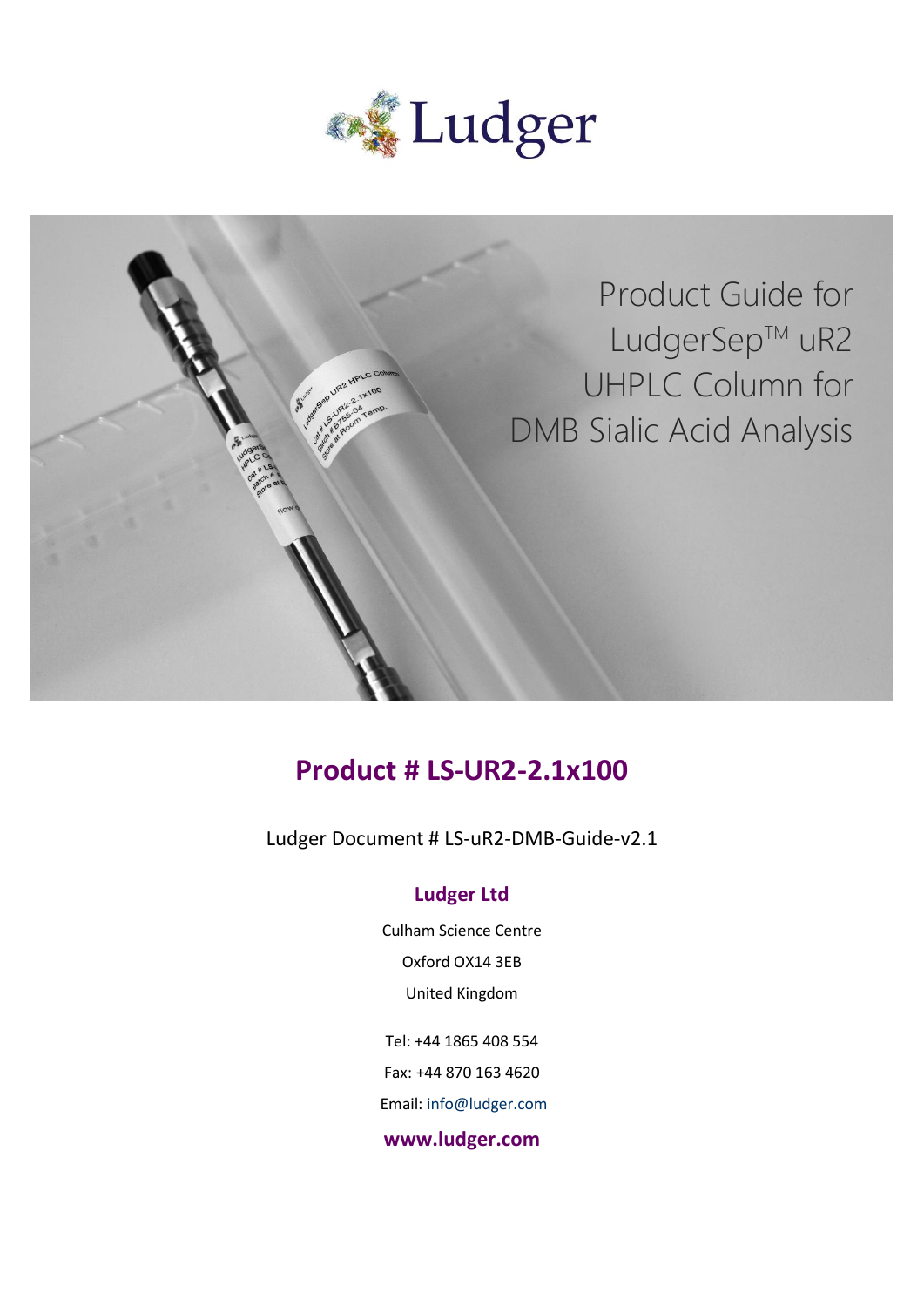## **Contents**

<span id="page-1-0"></span>

| Page |
|------|
|      |
|      |
|      |
|      |
|      |
|      |
|      |
|      |
|      |
|      |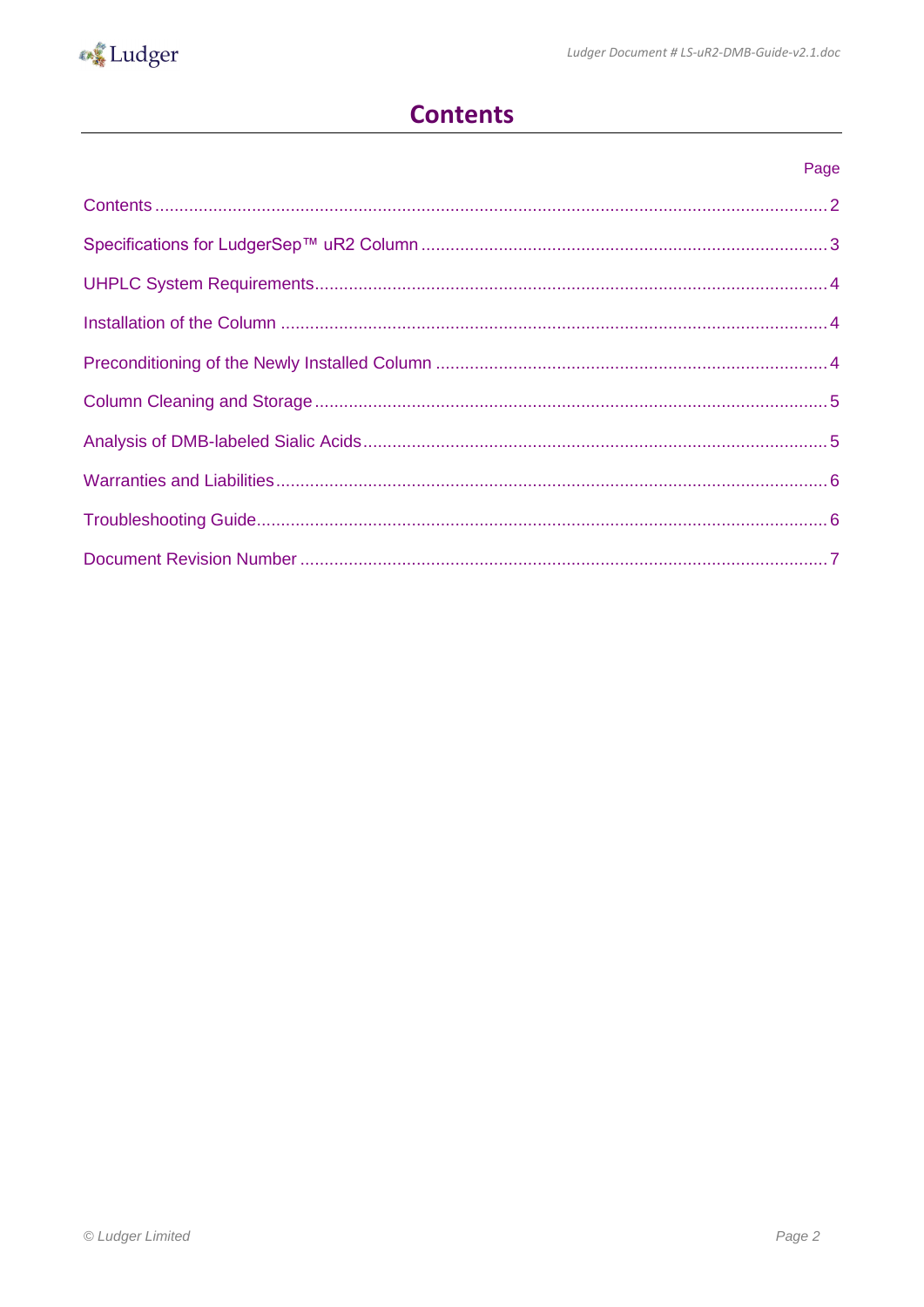

# <span id="page-2-0"></span>**Specifications for LudgerSep™ uR2 Column**

| <b>Applications</b>      | Analysis of sialic acids labeled with 1,2-diamino-4,5 methylenedioxybenzene.2HCl<br>(DMB) using UHPLC.                                      |                                          |                                                                                          |  |  |
|--------------------------|---------------------------------------------------------------------------------------------------------------------------------------------|------------------------------------------|------------------------------------------------------------------------------------------|--|--|
| <b>Description</b>       | The LudgerSep™ uR2 UHPLC column contains particles with an endcapped<br>octadecylsilane coating optimized for hydrophobic chromatography.   |                                          |                                                                                          |  |  |
| <b>Particles</b>         | 1.9 µm silica derivatized with octadecylsiliane coating. 175 Angstrom pore size.                                                            |                                          |                                                                                          |  |  |
| <b>Column Size</b>       | Cat #<br>LS-UR2-2.1x100                                                                                                                     | <b>Diameter x Length</b><br>2.1 x 100 mm | <b>Column Volume</b><br>$0.34$ ml                                                        |  |  |
| <b>Column Tube</b>       | Stainless steel                                                                                                                             |                                          |                                                                                          |  |  |
| <b>Flow Rates</b>        | Typical flow rates = $0.1 - 0.6$ mL/min.                                                                                                    |                                          |                                                                                          |  |  |
| <b>Pressure</b>          | Pressure should not exceed 15000psi.                                                                                                        |                                          |                                                                                          |  |  |
| pH Range                 | $1 - 11$                                                                                                                                    |                                          |                                                                                          |  |  |
| <b>Temperature</b>       | resolution for some samples.<br>Temperature range = $15 - 60^{\circ}$ C.                                                                    |                                          | Typical operating temperature, 30°C, but increasing the temperature may improve          |  |  |
| <b>Solvents</b>          | A typical solvent system for DMB labelled sialic acid analysis uses 7:9:84<br>be degassed.<br>Avoid strong oxidants and anionic detergents. |                                          | methanol:acetonitrile:water as solvent A, and acetonitrile as solvent B. Solvents should |  |  |
| <b>Column Protection</b> | It is good practice to install a 0.2 um in-line filter in front of the column.                                                              |                                          |                                                                                          |  |  |
| <b>Suitable Samples</b>  | DMB labeled sialic acids.                                                                                                                   |                                          |                                                                                          |  |  |
| <b>Sample</b>            | samples to light                                                                                                                            |                                          | Filter samples, if required, through a 0.2 µm filter. Avoid exposure of DMB labelled     |  |  |
| Preparation              | Dilute samples in water (see LT-KDMB-A1 guide).                                                                                             |                                          |                                                                                          |  |  |
| <b>Sample Detection</b>  | Fluorescence. Excitation: 373 nm. Emission: 448 nm.                                                                                         |                                          |                                                                                          |  |  |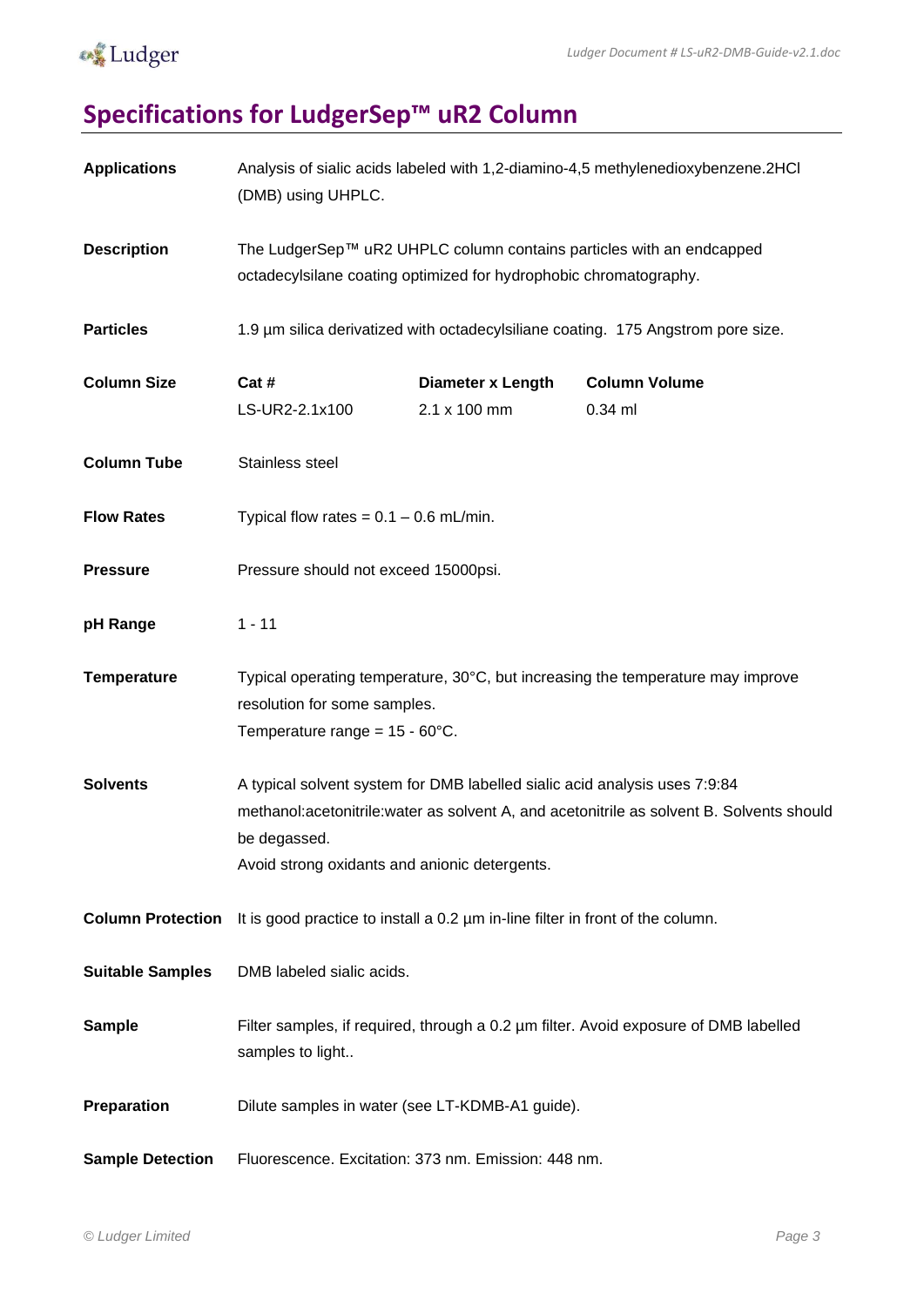



**Handling:** Ensure that any glass, plasticware or solvents used are free of glycosidases and environmental carbohydrates. Use powder-free gloves for all sample handling procedures and avoid contamination with environmental carbohydrate.

**Safety:** Please read the Safety Data Sheets (SDS's) for all chemicals used. All processes involving labelling reagents should be performed using appropriate personal safety protection - eyeglasses, chemically resistant gloves (e.g. nitrile), etc. and where appropriate in a laboratory fume cupboard

*For research use only. Not for human or drug use*

### <span id="page-3-0"></span>**UHPLC System Requirements**

The LudgerSep™ uR2 column is designed for use with the latest generation of UHPLC instruments capable of withstanding high flow pressures and fast sample analyses. In order to take advantage of the high resolving power of sub 3 µm particle size containing columns, we recommend keeping sample injection volumes at or below 5 µL and minimising system void volumes. Ideally use full loop injection. Tubing should be narrow bore (about 0.13 mm diameter or less) and detector flow cell volumes should be 10 µl or less. Although an example chromatogram is shown in this guide, retention times will vary dependent on the UHPLC system used.

#### <span id="page-3-1"></span>**Installation of the Column**

During column installation we recommend that:

- You should connect the LudgerSep™ uR2 column to your HPLC system using standard 0.13 mm ID tubing and zero dead volume connectors. Flow direction is indicated by an arrow on the column label.
- Keep the lengths of tubing between the injector to column and column to detector as short as possible to minimise sample dispersion effects.
- Install a 0.2 µm in-line filter with minimal dead volume either immediately before the injector or between the injector and the head of the LudgerSep R1 column to prevent damage to the column by particles.
- Before analysing any samples, the newly installed column should be conditioned using the protocol described below.

### <span id="page-3-2"></span>**Preconditioning of the Newly Installed Column**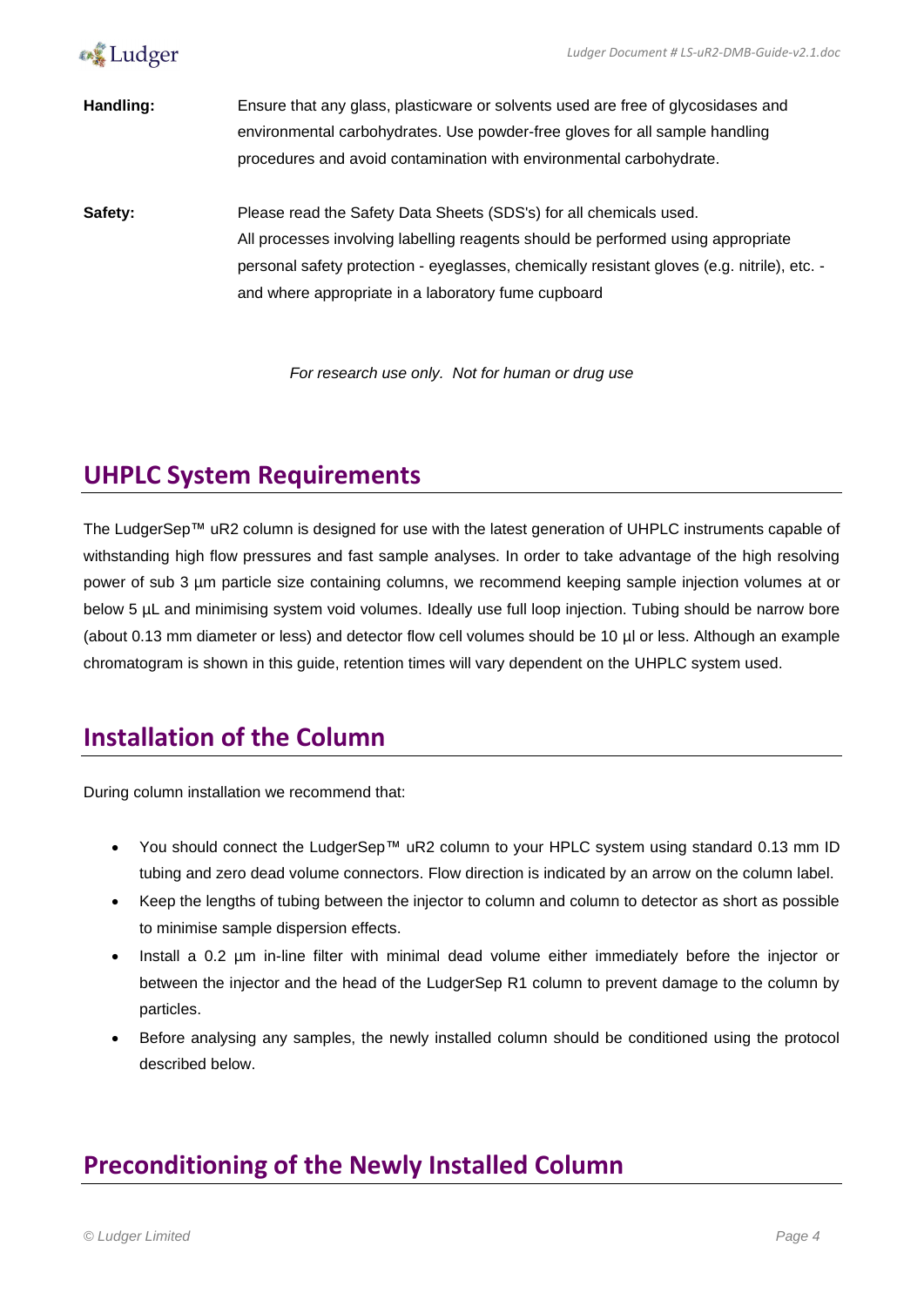The following preconditioning step is recommended prior to use of the column:

For DMB labelled sialic acid analysis, flush the column at a flow rate of 0.25 mL/min with 7:9:84 methanol:acetonitrile:water.

### <span id="page-4-0"></span>**Column Cleaning and Storage**

After heavy use, the LudgerSep™ uR2 column may become contaminated with strongly adsorbed sample constituents that will lead to a loss in column performance.

Peptide or other components in the sample may cause retention times to shift over a period of time. To keep the column in good condition we recommend cleaning with 10% 7:9:84 methanol:acetonitrile:water, 90% acetonitrile at the end of each run (see methods below). A more prolonged wash for 30 min may be required for heavy contamination.

The LudgerSep™ uR2 column should be stored in a low aqueous solvent. We recommend acetonitrile (minimum 50%).

#### <span id="page-4-1"></span>**Analysis of DMB-labeled Sialic Acids**

For release of sialic acids from glycoproteins and labelling with 1,2-diamino-4,5-methylenedioxybenzene.2HCl (DMB), please follow the guide provided with the LudgerTag™ DMB Sialic Acid Labelling Kit (Cat. No. LT-KDMB-A1)

Prepare the LC system. Ensure that the solvent lines are primed.

Solvent A = Acetonitrile:Methanol:Water 9:7:84 Solvent B= Acetonitrile Fluorescence: Excitation: 373 nm, Emission: 448 nm Column temp = 30°C; Sample temp = 10°C.

| Time (min) | Flow mL/min | %A  | %B |
|------------|-------------|-----|----|
| 0          | 0.25        | 100 | 0  |
|            | 0.25        | 100 | 0  |
| 7.5        | 0.25        | 10  | 90 |
| 8          | 0.25        | 10  | 90 |
| 8.5        | 0.25        | 100 | 0  |
| 15         | 0.25        | 100 | ი  |

*Table 1. 15 min running method for UHPLC analysis using a LudgerSep-uR2 column (2.1 x 100 mm, 1.9 µm particles)* LS-UR2-2.1x100.

*Injection volume = 5 µL.*

The DMB labelled sialic acid reference panel (a component of the DMB sialic acid labelling kit) is a good system suitability standard to run on the LudgerSep™ uR2 column column to ensure efficient performance of the column for DMB labelled sialic acid identification. An example DMB sialic acid reference panel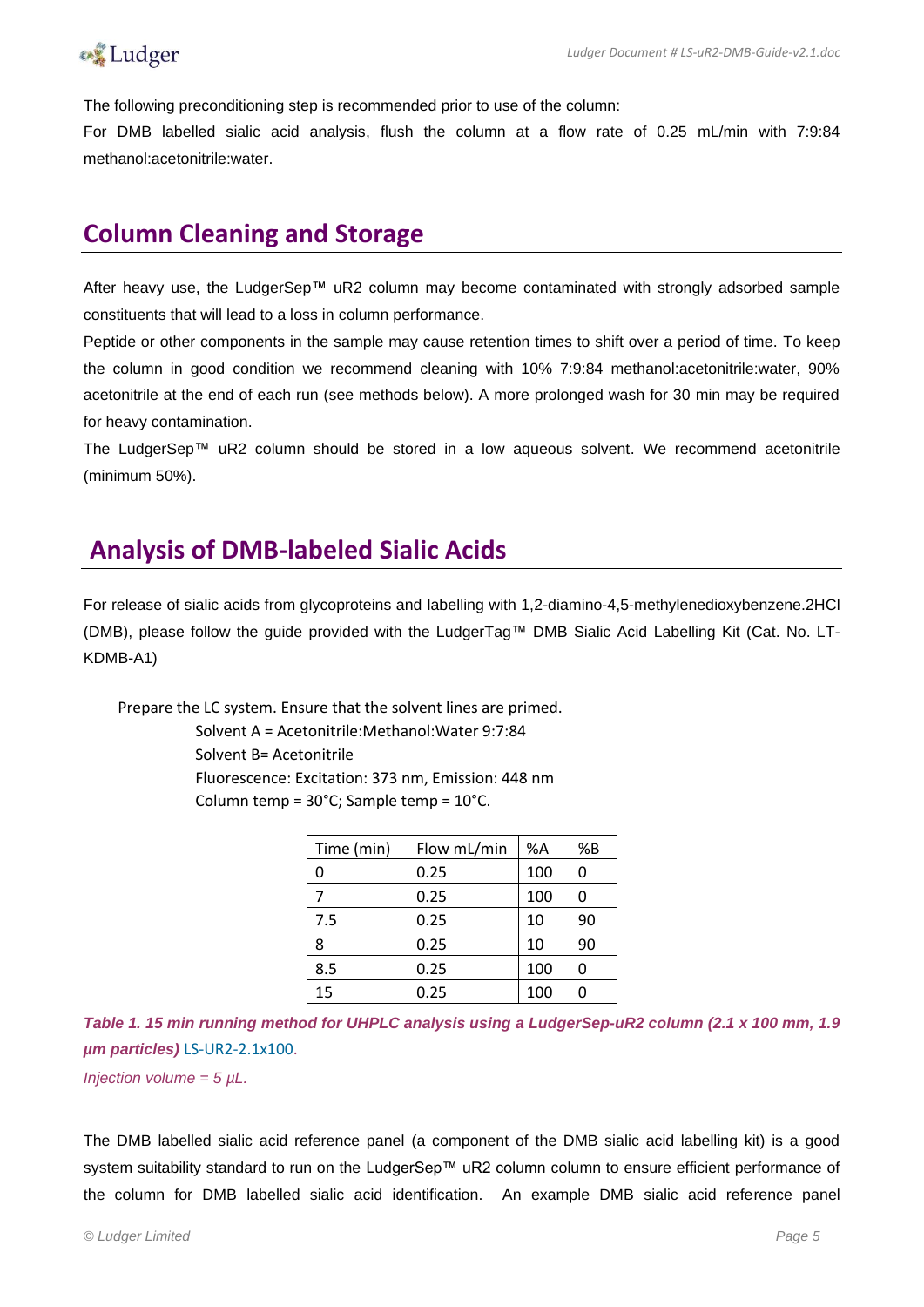

chromatogram is shown (Figure 1).



*Figure 1: DMB Labelled Sialic Acid Reference Panel Run on the LudgerSep™ uR2 UHPLC column. Peaks: 1 = Neu5Gc; 2 = Neu5Ac; 3 = Neu5,7Ac2; 4 = Neu5Gc,9Ac; 5 = Neu5,8Ac2; 6 = Neu5,9Ac2; 7 = Neu5,x,xAc<sup>3</sup> (where x is an unknown acetyl position); \* = Reagent Note: This chromatogram is provided as an example only. Peak width, resolution and retention are dependent on the HPLC system setup in your laboratory.*

#### **References**

- 1. Ludger Document: DMB-kit-Validation-Report-GP-0057-v1.0. Validation of the DMB kit with Ludger Standards.
- 2. Ludger Document: S-GP-0048-WG-50381-Report-v1.0. Determination of the effect of freezing of DMB Labelled Sialic Acids.

#### <span id="page-5-0"></span>**Warranties and Liabilities**

Ludger warrants that the above product conforms to the attached analytical documents. Should the product fail for reasons other than through misuse Ludger will, at its option, replace free of charge or refund the purchase price. This warranty is exclusive and Ludger makes no other warrants, expressed or implied, including any implied conditions or warranties of merchantability or fitness for any particular purpose. Ludger shall not be liable for any incidental, consequential or contingent damages.

This product is intended for *in vitro* research only.

#### <span id="page-5-1"></span>**Troubleshooting Guide**